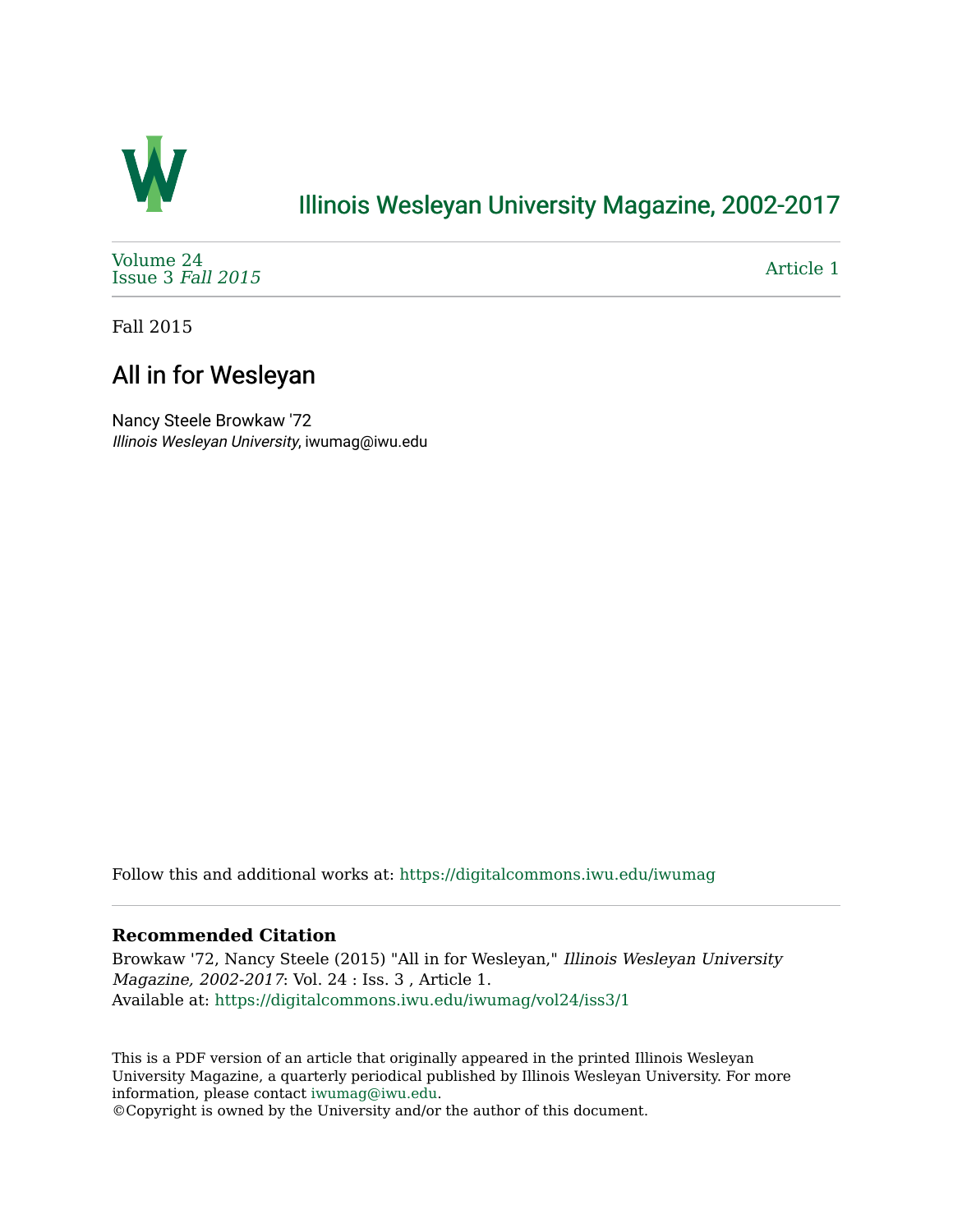# All in for Wesleyan

*With careful planning and bold vision, Richard F. Wilson proved himself to be the right president for the right time.*

Story by NANCY (STEELE) BROKAW '72

Crossing the Kemp Commencement Plaza to receive their diplomas last May, members of the Class of 2015 draped colorful strings of beads around Richard F. Wilson's neck as tribute to IWU's 18th president. In a more enduring expression of their esteem, the class also purchased a bench for the new Egbers Quadrangle on the north side of campus, affixed with an exhortation Wilson has given at the close of past Commencements:

*Search for what is true.*

*Stand for what is just.*

*Strive to make a difference.*



**Wilson leads the Titan Band.**

Wilson spoke those words for one last time as president, then lifted his cap with a flourish and bid IWU's newest crop of graduates congratulations and good luck. As he departed the stage, a rising chorus chimed: "Wilson! Wilson! Wilson!" He turned to give a hearty parting wave.

Five months earlier, Wilson had announced that he was ending his 11-year tenure and would retire once his successor was chosen. That happened in September, when incoming President Eric R. Jensen was introduced to the campus community (see page 4). Right up to his Oct. 31 departure from office, Wilson was maintaining a full daily schedule that included Homecoming weekend as well as an emotional campus reception held his honor.

At the annual faculty–staff breakfast at the start of this fall semester, Wilson gave his customary review of past achievements and future challenges. He urged ongoing efforts to find new, creative ways to affirm the lasting power of a liberal arts education. In closing, Wilson said he would forgo analysis of the impact of his presidency, leaving that to historians. Instead, he spoke about the many, sometimes humorous, ways "in which the University has had an impact on me."



**Pat Wilson** *(above right)* **shared many responsibilities with her husband.**

Wilson shared how, shortly after being named president, he and his wife, Pat, stayed at IWU's Wilder guest house while the President's House was being readied. After a morning visit to the bathroom down the hall, they realized that the door to their room had locked automatically when it closed behind them.

It was "a lesson in humility," Wilson said, as he found himself, barefoot and in pajama shorts, walking outside in search of someone who could help. He found that help in the form of an early-to-rise maintenance worker.

Wilson said he learned another valuable lesson — "always know your competition" — at a chicken-wing-eating challenge that was part of the annual "All in for Wesleyan" fundraiser. With 25 wings consumed, and feeling every one, he found out Provost Jonathan Green had best his mark by a dozen wings.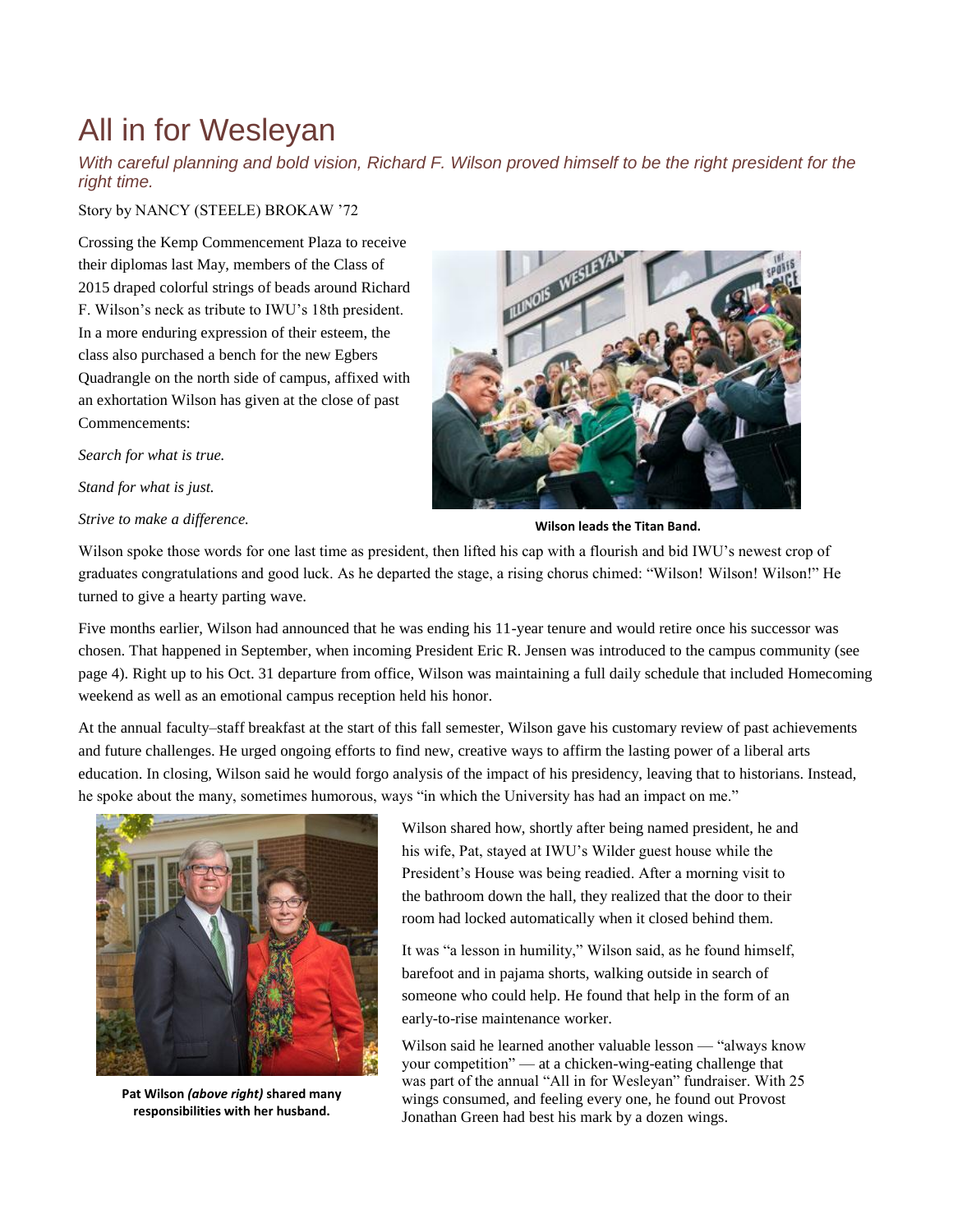While sharing these stories, Wilson joined in the warm laughter of faculty and staff who knew this president had been "all in for Wesleyan" at every opportunity. In his concluding thanks from both himself and Pat, Wilson said: "Your continuing support and fairness during both good and challenging times have made this a very rewarding experience for us. I am enormously grateful to have had the opportunity to serve as your president."

Asked in an interview why he was retiring, Wilson said, "There have been several initiatives underway over the last few years. And we were able to bring them to closure. I feel like I'm leaving with no unfinished business in terms of major projects."

Those projects included renewal of IWU's accreditation by the Higher Learning Commission; the adoption of *IWU 2020,* the University's new strategic plan, and conclusion of the successful *Transforming Lives* campaign. "Given all of this, it felt to us as though this was a good time for a transition, providing my successor with an opportunity to be on the ground floor of conversations about the direction of the University for the next decade."

"I feel tremendously blessed not only that I was asked to serve as president of Illinois Wesleyan but that I'm able to finish out my career here," Wilson added. "Pat and I leave with a great sense of satisfaction and fulfillment over the opportunity we've been provided."

#### A mission to connect

Board of Trustees President George Vinyard '71 describes traits that Wilson brought to campus on day one: "transparency, patience, wisdom, balance, integrity, openness, good listening skills, positivity and creativity."

Wilson also brought experience that included a Ph.D. in higher education and a 26-year career in leadership positions at the University of Illinois at Urbana–Champaign, most recently as associate chancellor for development and vice president of the University of Illinois Foundation.

When he assumed office on July 1, 2004, the campus was still reeling in the absence of Minor Myers jr., the beloved Illinois Wesleyan president who had served for 14 years before his untimely death in 2003. The University was also facing a large deficit created by the earlier dot-com crash that had decimated college and university endowments across the country.

"After I was hired," Wilson recalls, "it took us roughly three years to get back in shape financially." To get to that place, he guided the search for new ways to address needs and maintain quality with fewer resources.

"My natural inclination is to look for ways to make people happy," Wilson reflects. "It's just part of my personality, but I couldn't always do that. Sometimes university presidents are forced to choose between equally unattractive alternatives to solve a problem."



**Wilson busy at his office desk in Shaw Hall.**

Former Admissions Dean Tony Bankston '91, who became assistant athletic director this year, says Wilson's "commitment to and passion for IWU made it easy for the campus community to quickly form a close bond. And the calm resoluteness he exhibited in dealing with a variety of difficult challenges provided an example of how we could all focus on working together.

"Dick has the ability to make people feel as though they and their opinions, positive or negative, are important," Bankston adds. "He always made time to listen before starting to speak."

"I tend to consult widely on important issues and get the best advice I can from everyone affected," Wilson says. "I'm not afraid of debate on issues, concerns and problems before coming to a decision."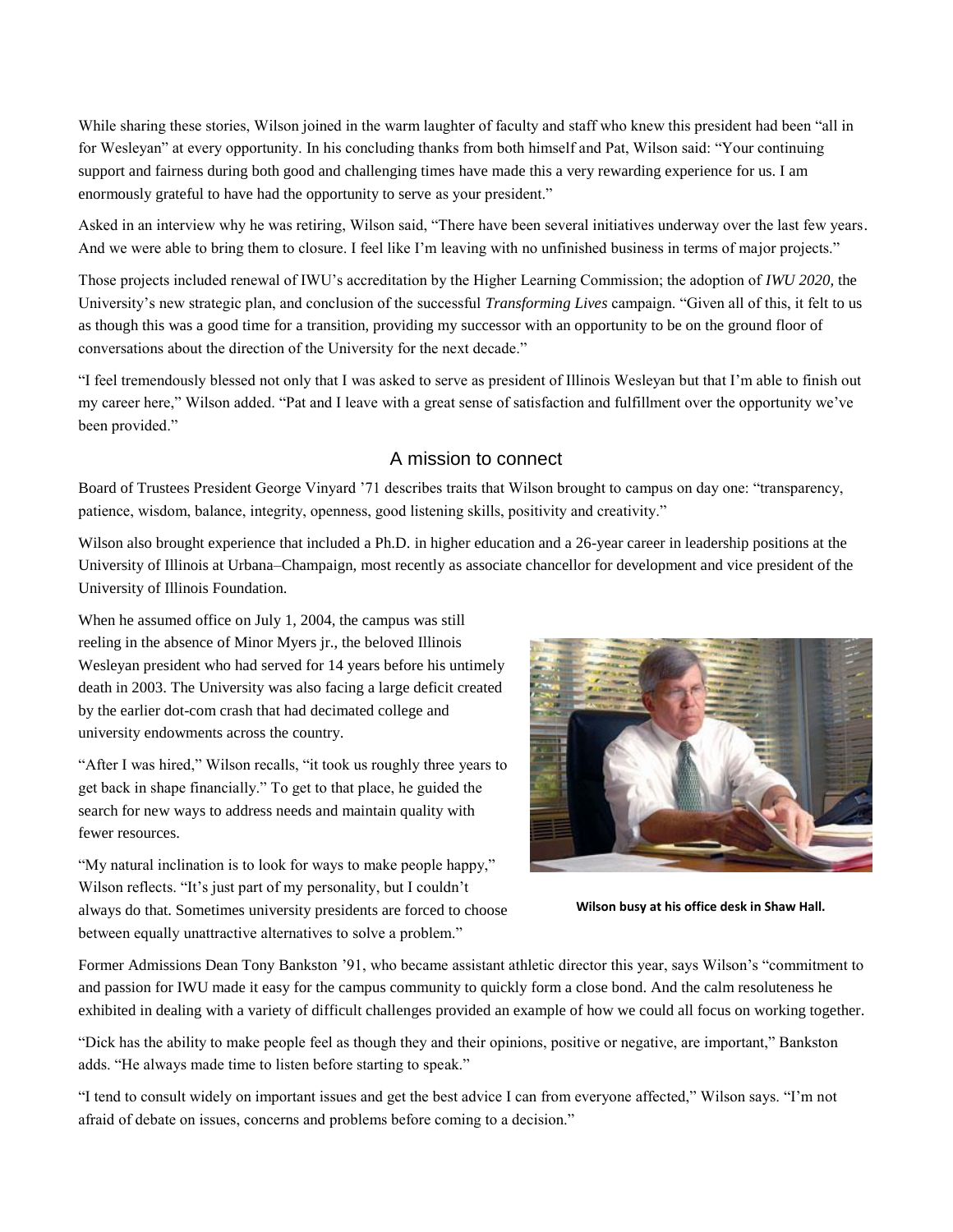Wilson consulted widely in his leadership of the strategic-planning steering committee that convened soon after his arrival and set new goals for teaching and learning, student development, human resources, identity and financial resources. Approved by the Board of Trustees in 2006, the plan spawned initiatives like the Academic Advising Center, a cross-curriculum Writing Program that puts effective communication at the heart of student learning, Alternative Spring Break, a childcare facility operated in conjunction with Illinois State University and Advocate BroMenn Hospital and the growth and development of the interdisciplinary Action Research Center.

Building on that first plan, *IWU 2020* was approved in the spring of 2014 as the product of months of study and dialogue among work groups of faculty, students, staff, trustees and alumni. "*IWU 2020* specifically maps out ways that the University can continue to fulfill its liberal arts mission," Wilson said last year. At the same time, the plan allowed for "new areas of growth and experimentation" that stimulate academic success, offer career preparation and ready students to take on leadership roles.

*IWU 2020* also champions the need to develop and sustain a "dynamic, inclusive" campus community — one that actively educates for social justice, diversity and human rights, and prepares students to work and communicate with people of many different backgrounds in their post-college lives.

Karla Carney-Hall, vice president of Student Affairs and Dean of Students, led the diversity section of *IWU 2020.* She credits the way Wilson has been "ever present in all that he does" to lead efforts "shaping a stronger, more diverse, more just campus."

That emphasis is reflected in such innovations as the Center for Human Rights and Social Justice and the 3D series (Diversity, Dignity and Dialogue) that promotes campus equality through weekly discussions among students, faculty and staff on human rights, race issues, gender roles and other topics.

Through active recruitment, enrollment of MALANA ((Multiracial, African-American, Latino-Hispanic, Asian-American and Native American) and international students has risen dramatically in recent years. Those students comprised a record 35 percent of last year's entering class, which also included 67 students who were first in their families to go to college.

Wilson is proud of these changes, adding, "It's not just racial diversity we're after — 150 of our students are on Pell grants. Most students enrolling here do not come from privileged backgrounds; they come with great eagerness to take advantage of the opportunities. And we deliver. Lives truly are transformed at Illinois Wesleyan."



**Wilson presents the Loyalty Award to Deon Hornsby '97.**

Wilson's ability to relate to all of IWU's diverse constituents is among his greatest strengths, according to Deon Hornsby '97, who headed the Minority Alumni Network when Wilson took office and now serves as Alumni Association representative on the Board of Trustees.

"President Wilson made it his mission to make connections with people," says Hornsby. "That was evident whenever you saw him. Students adored him because he didn't carry himself as someone above the students — or above anyone, for that matter. Whenever we greeted each other, for the first several years, he'd shake my hand, give me a hug and punch me in the arm.

"I would tell that story often, whenever I was asked why I'm so active with IWU," says Hornsby. "This is why. No one lived what Illinois Wesleyan was all about more than President Wilson."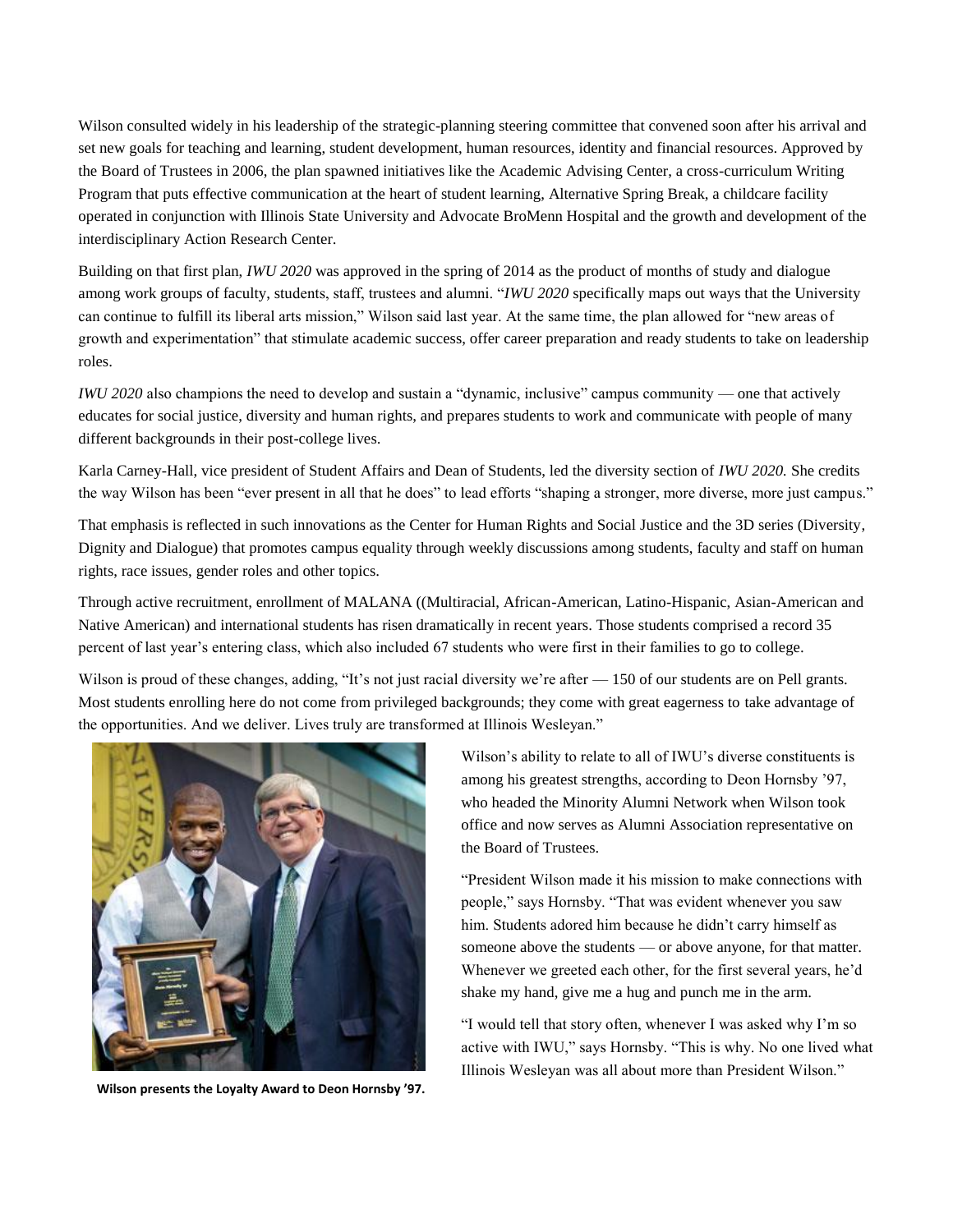Kim Stewart, mother of Nicole Bialeschki '15, remembers how "Dick sat down with us at the Shirk Center and visited" during Nicole's first-year orientation. "That goes a long way."

As a student–athlete, Bobby Castillo '13 recalls how Wilson would come to his track meets. "It was so empowering, and it was the same for my friends. Dick and Pat were always coming to their events, no matter what they were."

Castillo, now an IWU admissions counselor, shares how Wilson also loved a good joke. As a student, Castillo took prospective high schoolers and their families on campus tours. He would tell his groups "how I'd gone to the President's House many times. And I'd say, 'Think how impressive it would be to have a letter of recommendation from the president?' Then President Wilson would come up to my group and say, 'Oh you're so unlucky to be stuck with Bobby.' And I'd say to him, 'How's my letter of recommendation coming?' And we'd all have a good laugh."

### Historic ambition

When the global financial crisis hit Illinois Wesleyan and other higher-education institutions across the country, Wilson decided to proceed with the launch of the \$125 million *Transforming Lives* fundraising campaign. Begun in its quiet phase in 2007 and publicly announced in 2009, this campaign set goals to strengthen the endowment, provide more financial support for students and faculty and fund new facilities and programs needed to fulfill IWU's evolving educational mission.

Some questioned launching such an ambitious campaign in the midst of the worst economic crisis since the Great Depression. At campaign kickoff galas, Wilson harkened back to a previous crisis. "The 1929 stock market crash caused problems so profound that the University accepted, on occasion, bushels of corn in lieu of tuition money. And yet, in that very next year, the newly constructed Presser Hall was dedicated — and what a glorious home it has been to generations of Wesleyan music students and faculty.

"That is typical of Wesleyan's brave and proud history," Wilson said. "Young minds don't wait, and neither will we. Our time is now."

That 19,231 alumni and friends — including 9,628 first-time donors — eventually answered the call "serves as testimony to the trust our donors placed in his leadership and his vision for our future," says School of Nursing Director Victoria Folse '86, who is the Caroline F. Rupert Endowed Chair.

"Dick's a people person," observes his wife, Pat. "A lot of his success came from that. Fundraising is about relationships and trust. People are only going to give if they want to, and they need to know they can trust you with their gift."

Longtime IWU supporter Jim Shirk agrees. "He was perfect for the job with his background in development. Dick is good at getting people excited about giving." The Shirk Family Foundation recently provided a major gift to expand fitness and athletic-team space in the Shirk Center for Athletics and Recreation.

*Transforming Lives* got the first of many boosts with an endowment gift valued at \$25 million — the largest such gift ever made to the University — provided by Honorary Campaign Chairs B. Charles (Chuck) Ames '50 and Joyce (Jay) Eichhorn Ames '49.

When it concluded last fall, the campaign surpassed its original \$125 million goal, with \$141 million tallied in gifts and pledges.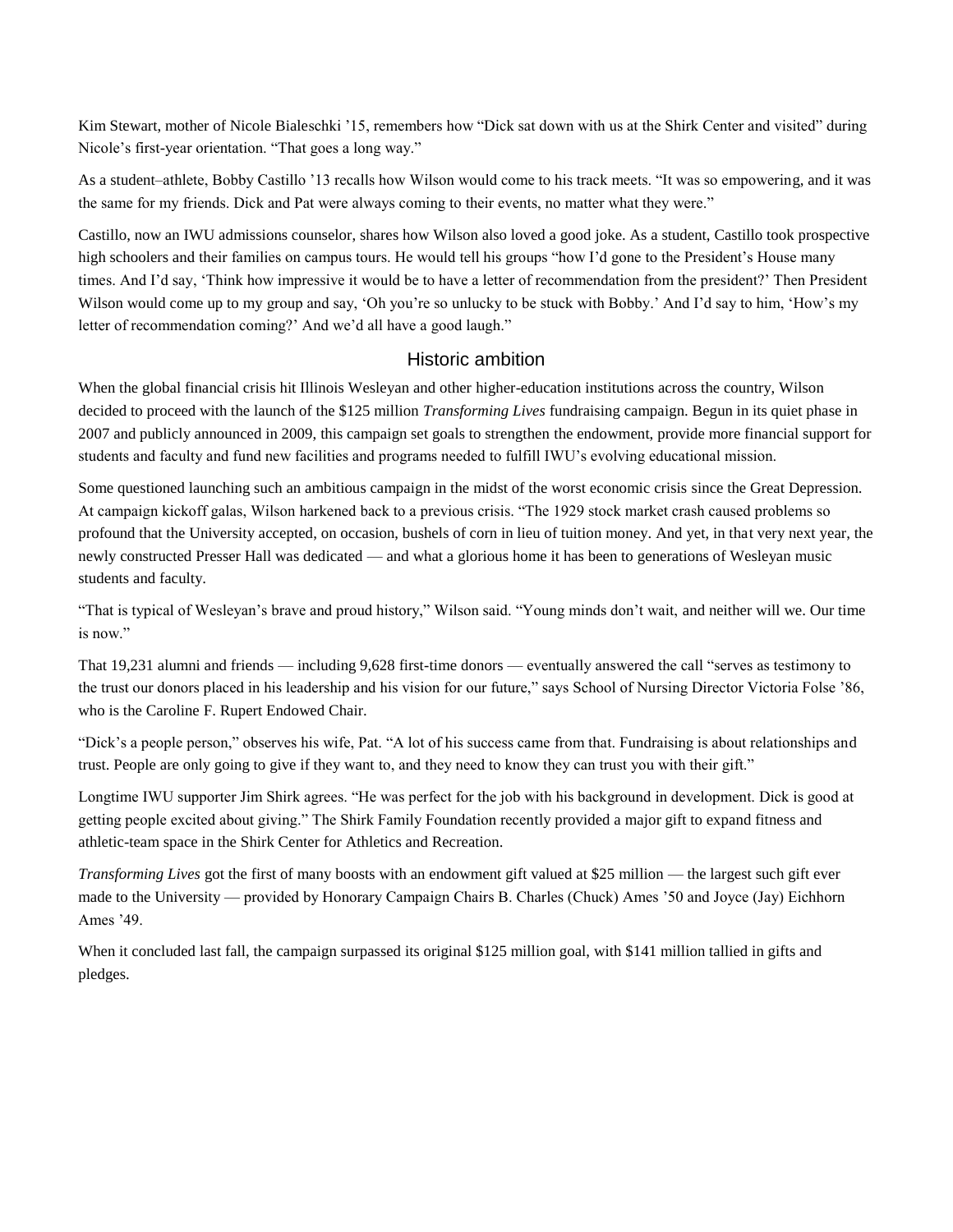For those visiting campus, *Transforming Lives'* impact is most visible in bricks-and-mortar additions: the new classroom building, State Farm Hall; the Joslin Atrium, a 2,500-square-foot glass addition to the Memorial Center; the Joyce Eichhorn Ames School of Art's stunning new rotunda and an endowment for the Gates at Wesleyan student apartments. Campaign gifts also led to the major renovations for Tucci Stadium and both the art and music schools — as well as completion of the Minor Myers jr. Welcome Center, home to Admissions and the Hart Career Center.

While those projects "have greatly advanced the quality of our infrastructure," says Wilson, "they were also a relatively small percentage of the overall campaign effort." For example, Chuck and Jay Ames gave a matching gift for new endowed chairs and professorships — raising the total number from 11 to 31, with more to come. Mike Young, the Robert W. Harrington Professor of History, calls this emphasis an important achievement in Wilson's tenure, enabling faculty "to enhance both their teaching and their scholarship."



**Front of the University's new classroom building, State Farm Hall.**

For students, campaign funds enabled new study-abroad and research opportunities, including a new summer scholars programs for undergraduates. In addition, \$27 million was donated in annual and endowed scholarship gifts. Many were Promise Scholarships, which fill the gap (\$5,000 a year for four years) between what the University can provide and the financial needs of talented prospective students with limited means. This kind of support, says Wilson, "sustains a very important value embraced by previous generations of our alumni and friends."

A recent graduate and scholarship recipient told him, "It's a miracle I'm standing here. The person I was would be so proud of the person I have become." "Think about that," he says with a wide smile. "Students say that to me over and over: *'I'll never be the same.*'" He constantly hears the same comment from alumni. "When I hear their stories, about the impact IWU had on their lives, I love that!"

## Future challenges

Among the president's goals has been to put the University on firmer financial footing and make it less vulnerable to the vagaries of a shifting global economy. That meant building up both the endowment and alumni-giving rates that were significantly lower than many of IWU's peer institutions.One reason Wilson green-lighted *Transforming Lives* in the midst of the recession was that he saw it as an opportunity that could not be missed: to change IWU's culture of giving and bring home the idea that, no matter what the size, alumni gifts mattered.

The University's fiscal vulnerability was brought home when the Great Recession took another big bite out of the endowment. Combined with that loss was a startling increase in the needs of students whose families were also struggling. From 2006 to 2012, the number of students applying for need-based financial aid grew from 69 to 80 percent, and IWU was allocating more than \$31 million annually to meet those needs.

With projections for a major operating deficit, Wilson again made tough choices that included a two-year salary freeze, a reduction in the retiree health benefit, creation of a review process for all replacement hiring and selected reductions in expense budgets for nonessential items.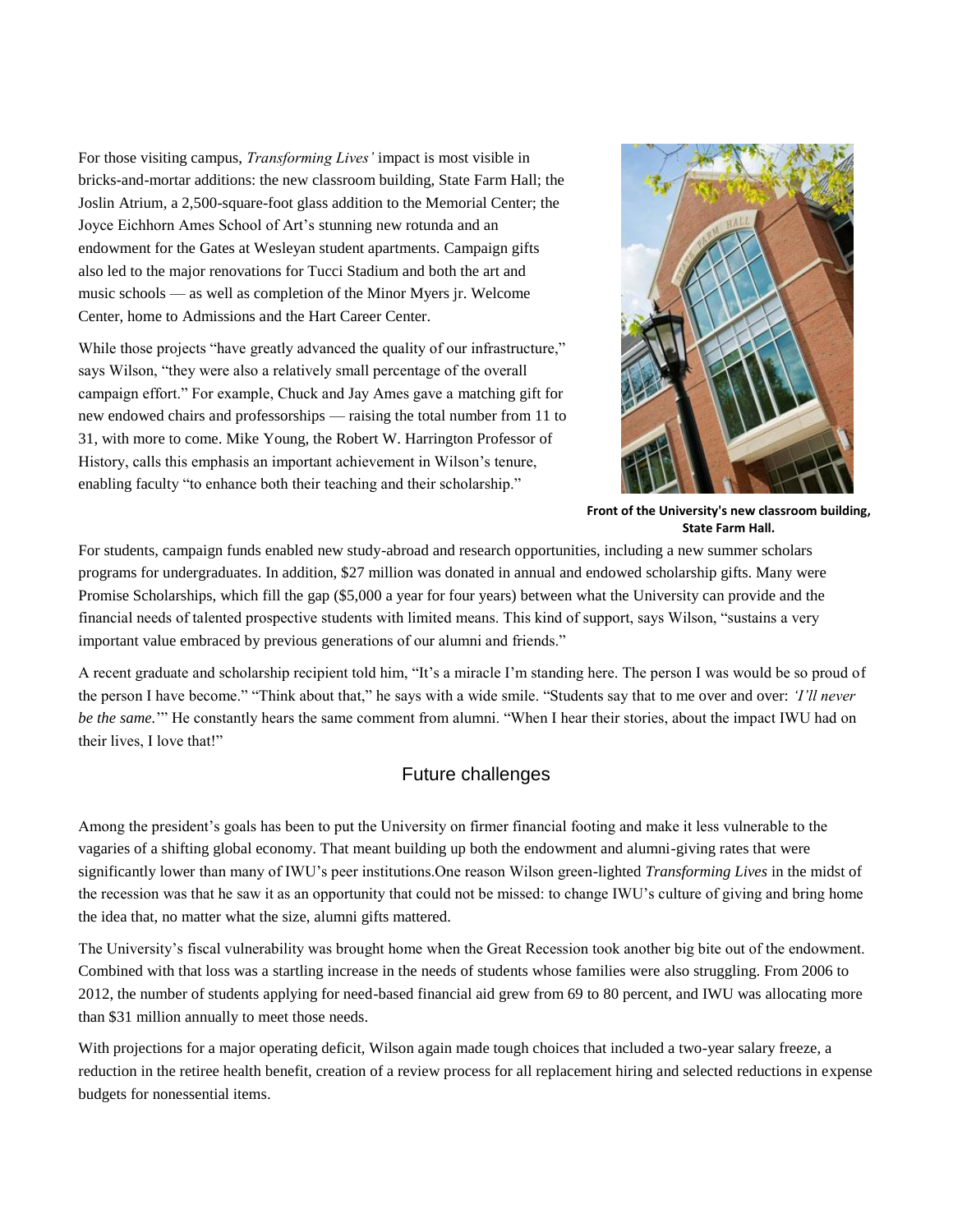Wilson resisted the temptation to add revenue through major tuition hikes or by laying off staff, as many other universities and colleges were doing. Still, changes were hard on a community already fatigued from the previous dot-com crisis.

"I picture Dick, time and time again, standing in our faculty meetings painstakingly explaining his decisions and inviting feedback," says Mike Young. "That must be a very uncomfortable position to be in, but he never flinched from exposing himself to the caustic questioning. He always gave an earnest and honest answer and carried himself with dignity. It was just another way he soldiered on in the face of adversity."

"Pat had to talk me back from the ledge more than once on hard days," Wilson says, "or at least pour an extra glass of wine when I got home."

Despite those tough days, Pat says it helped enormously that the IWU community continued to be loyal and supportive, pitching in with ideas and making the needed sacrifices to help deal with the crisis.

Meanwhile, the campaign brought \$67 million new dollars to the endowment and created a big turnaround in annual giving. A volunteer task force of alumni convened by Wilson and led by the Advancement Office suggested ways to boost the Wesleyan Fund — which, at 19 percent alumni participation, put IWU in the bottom half of all private universities and last among 13 liberal arts colleges regarded as peers. In its plan, the task force focused on ways to create a stronger culture of stewardship and engagement, partly by sparking more connections between alumni and current students through career mentoring and internships as well as donations.



**The 2014 "All in for Wesleyan" challenge began with a midnight student pep rally led by a balloon-hatted Wilson.**

Young alumni became a focus of the annual "All in for Wesleyan" daylong challenge. By means of social media and grassroots enthusiasm, the challenge in its first year alone attracted 302 firsttime donors and raised \$480,000.

Through all these efforts, the annual giving rate among alumni rose to 25 percent in three years and moved IWU up five places among its peers.

As much as there is to feel good about regarding this progress, Wilson believes the challenge to preserve academic excellence and meet students' financial needs while keeping a balanced budget "will continue to be on the desk of the president — not just for private higher education but for all of us who are involved in college and university work."

That's partly based on the fact that "the absolute number of high school graduates in the United States started declining in 2012 and will remain in a trough for a decade," says Wilson.

Another challenge going forward is philosophical. As a result of what Wilson calls the "long tail of the economic meltdown," he is constantly asked to explain the "value proposition" regarding the cost of a liberal arts education.

Wilson believes that IWU's job continues to be preparing students for change, the pace of which is faster than ever. A liberal arts education produces the most flexible and globally minded thinkers. CEOs know that, and look for new employees who are broadly educated, Wilson says. IWU's curriculum helps students secure their first jobs and prepares them for what's next. A student can graduate prepared to be an accountant, but thanks to a liberal arts background, that student is also prepared to lead the firm, says Wilson.

At the same time, "there's tremendous pressure coming from parents and from students that is driven by worries about the opportunities for jobs in the market immediately following graduation," says Wilson. "And so we have to live with that